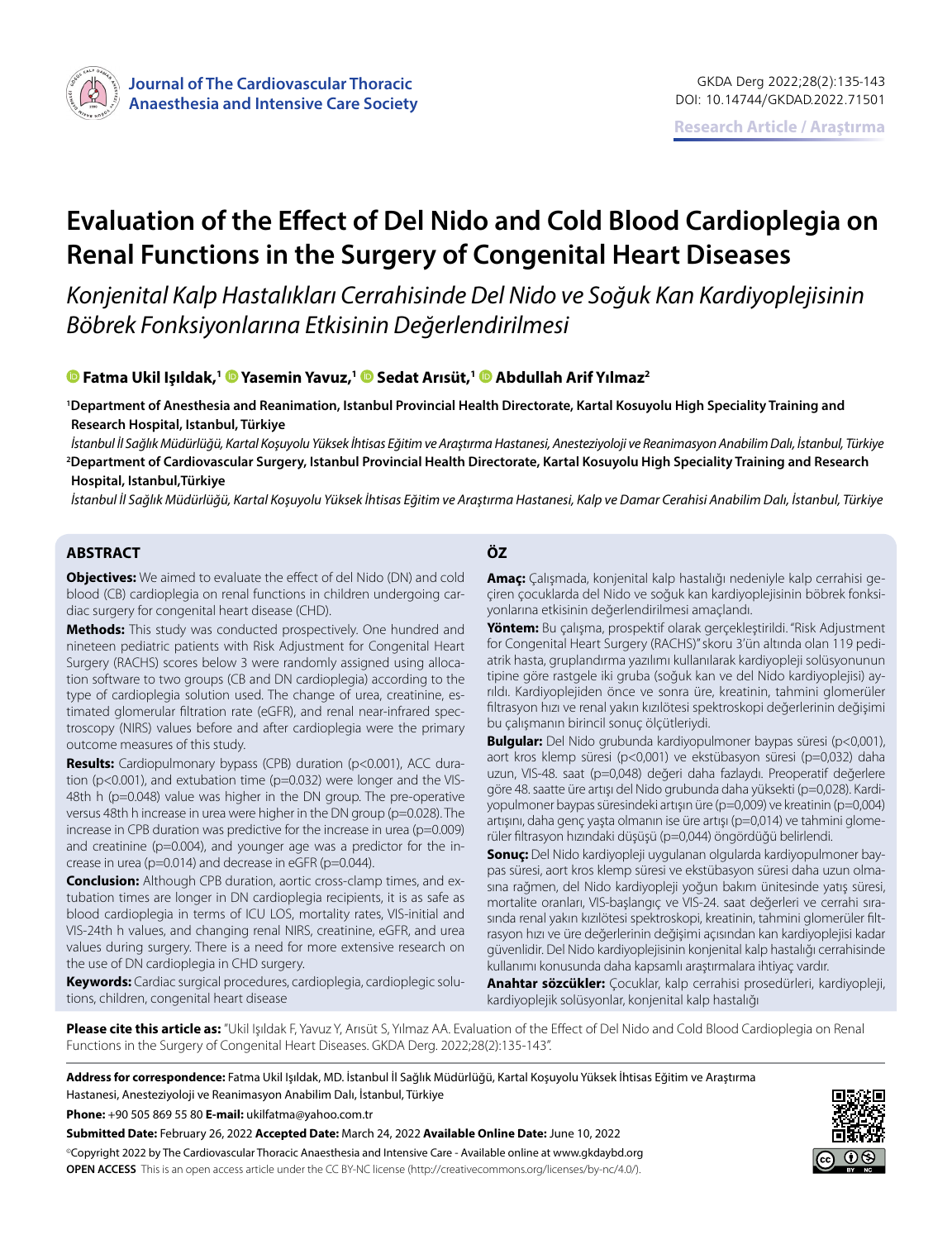## **Introduction**

Congenital heart disease (CHD), one of the most frequently diagnosed congenital disorders, affects approximately 0.8-1.2% of live births worldwide.[1] Cardioplegia is an indication for cardiac surgery and is an indispensable and basic method of myocardial protection for patients of all ages whose hearts need to be stopped during surgery.<sup>[2]</sup> The main purpose of myocardial protection is to preserve myocardial function by minimizing myocardial metabolism during surgical repair and to stop the heart by creating a bloodless surgical field that will allow cardiac repair to be performed easily. Myocardial protection has been modified over time and different strategies and solutions have been proposed for clinical use. These strategies and solutions vary between countries, institutions, and even between different surgeons in the same institution. In addition to all these developments, the optimal cardioplegia strategy in terms of composition, route, and technique has not yet been scientifically explained.[3]

The del Nido (DN) cardioplegia solution was developed in the 1990s at the University of Pittsburgh.[4] This solution, which causes depolarizing arrest during open-heart surgery, has a more dilute structure than the conventional cardioplegia solution. The DN solution slows down energy consumption by reducing calcium accumulation during myocardial ischemia because it contains lidocaine and magnesium and contains Ca2+ in lower doses.[2]

In previous adult<sup>[5-12]</sup> and pediatric<sup>[13-15]</sup> age group studies, DN cardioplegia solution was reported to be safe and effective in cardiac surgery. It has been reported that different perfusion strategies used for cardiopulmonary bypass (CBP) may directly affect pediatric cardiac surgery outcomes.[16] Accordingly, it is important to evaluate the effects of cardioplegia solutions used on renal functions.

The aim of the study was to evaluate the effects of cold blood (CB) cardioplegia and DN cardioplegia solutions on renal functions in children undergoing open-heart surgery.

#### **Methods**

This study was conducted prospectively. All procedures performed in studies involving human participants were in accordance with the ethical standards of the institutional and/or national research committee and with the 1964 Helsinki Declaration and its later amendments or comparable ethical standards. The Local Ethics Committee approved the study protocol. The purpose and scope of the study were explained in detail to the parents or legal guardians of the patients, and written consent was obtained from those who agreed to participate in the study.

There were 119 pediatric patients aged between 1 and 120 months in the study group with Risk Adjustment for Congenital Heart Surgery (RACHS) scores of <3. Patients with elevation or failure in liver and kidney function tests, severe heart failure, those undergoing emergency surgery, requiring post-operative extracorporeal membrane oxygenator, and in the neonatal period were not included in the study. Patients were assigned to two groups using a randomizer software according to the type of cardioplegia solution used (CB group and DN group). The structure and dosage of the cardioplegia solutions used are summarized in Table 1. The cardioplegia delivery system consisted of a disposable tubing set, cardioplegia bag, cardioplegia reservoir, pump loop, and a cooling coil, as well as a temperature and pressure monitoring area.

The surgical procedures were performed by the same surgical and anesthesia teams using a standard general anesthesia protocol. CPB was used with systemic hypothermia in the heart opened using median sternotomy.

Pre-operative age, sex, height, bodyweight values, and intraoperative urine volume, intake extracted balance, central venous pressure, and blood gas lactate values of the patients were recorded. Pre-operative, post-operative 24 and 48 h creatinine, urea, renal near infrared spectroscopy (NIRS), and vasoactive inotropic score (VIS) values of the patients were recorded. In addition, the extubation time, intensive care unit (ICU) length of stay (LOS), hospital LOS, and the mortality rates of the patients were recorded. The changes in urea, creatinine, eGFR, and renal NIRS values before and after cardioplegia were the primary outcome measures of this study. The comparison between the cardioplegia choices used was made using the pre-operative, post-operative 24<sup>th</sup> h, and post-operative 48<sup>th</sup> h values of the measured parameters.

RACHS was used to determine the risk for each patient based on the surgical procedure performed. RACHS is easily applicable and was created to provide an understanding of the differences in mortality between patients undergoing congenital heart surgery. RACHS divides patients into six categories according to the type of surgical procedure to be performed. The higher the category level, the higher the risk of mortality and morbidity.<sup>[17]</sup> Patients in RACHS categories 1 and 2 were included in the study group.

VISs were calculated by recording the inotropic drugs used by the patients and their doses (VIS: Dopamine dose (mcg/kg/min)+dobutamine dose (mcg/kg/min)+ 100×adrenaline dose (mcg/kg/min)+10×milrinone dose (mcg/kg/min)+ 10,000×vasopressin dose (unit/kg/min) min))+100×noradrenaline dose (mcg/kg/min)).<sup>[18]</sup>

Height and weight measurements of the children were made using standard measuring instruments. Bodyweight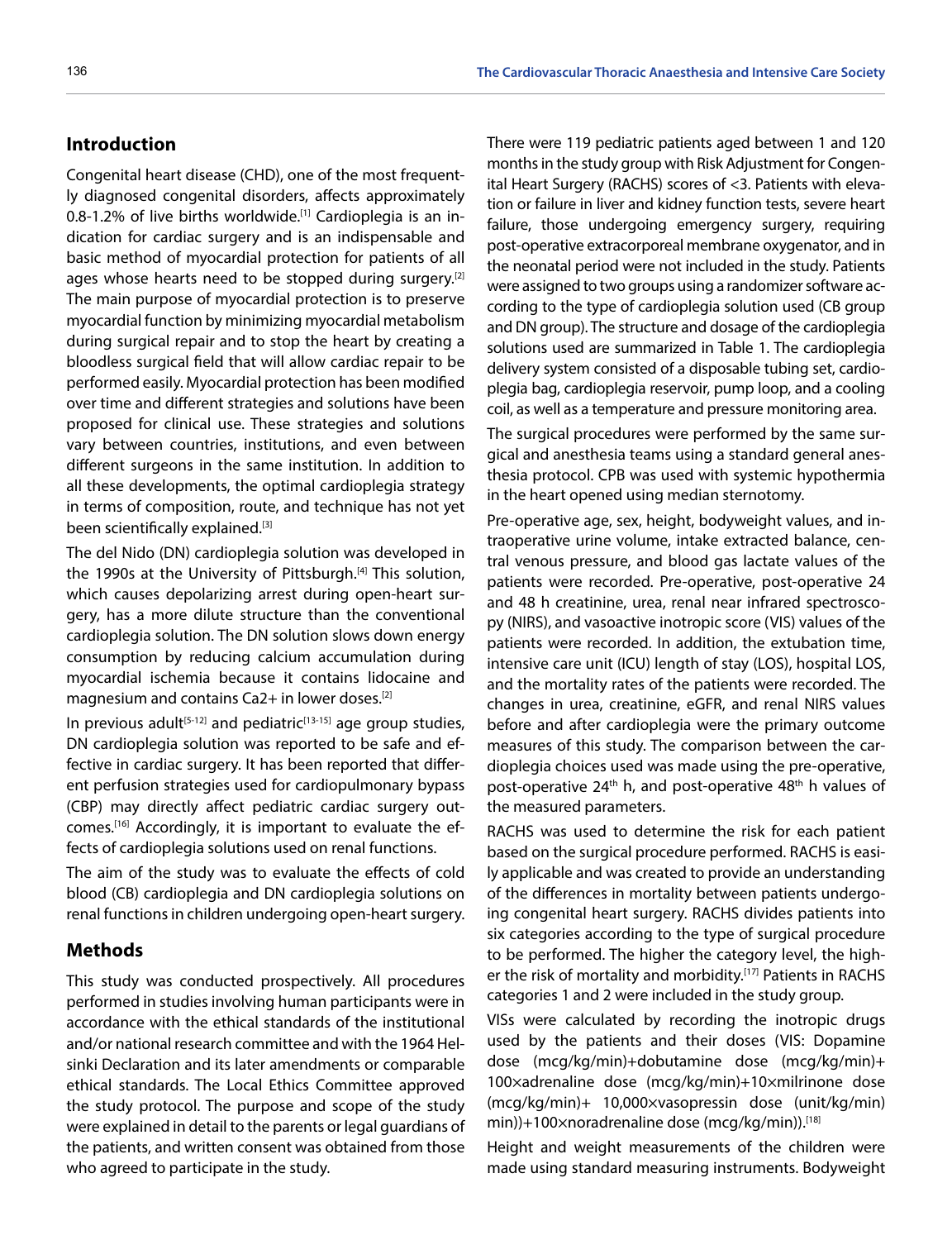| <b>Table 1.</b> Content and route of cardioplegia solutions |                                              |                                                                                                                           |  |  |  |
|-------------------------------------------------------------|----------------------------------------------|---------------------------------------------------------------------------------------------------------------------------|--|--|--|
| <b>Variables</b>                                            | Cold blood cardioplegia                      | Del Nido cardioplegia                                                                                                     |  |  |  |
| Route                                                       | Antegrade                                    | Antegrade                                                                                                                 |  |  |  |
| Ingredients                                                 | 0.5 mEg/kg 7.5% KCL                          | 4 units of cristalloid $* + 1$ unit of blood                                                                              |  |  |  |
|                                                             | 0.5 mEq/kg MgSO                              | *500 mL isolyte, 8.2 mL mannitol 20%,                                                                                     |  |  |  |
|                                                             | 1 mEq/kg NaHCO,                              | 6.6 mL magnesium sulfate 15%, 6.2 mL sodium bicarbonate 8.4%,<br>13 mL potassium chloride (1 mEg/mL), 3.2 mL lidocaine 2% |  |  |  |
| Dose                                                        | 20 cc/kg first dose                          | 20 mL/kg single dose                                                                                                      |  |  |  |
|                                                             | 10 cc/kg maintenance (repeated every 20 min) |                                                                                                                           |  |  |  |

**Table 1.** Content and route of cardioplegia solutions

was measured in the horizontal plane by removing the clothes and diapers (if used) of the children. For older children, measurements were made by removing their clothes and allowing them to stand on a scale. While evaluating the height, children aged 0-2 years were placed on a flat surface without shoes and the measurement was made while they were in the lying position. Height measurements of older children were made in an upright position on a flat surface with their shoes removed. Body mass index (BMI) (kg/m<sup>2</sup>) was calculated using height and body weight values.

#### **Statistical Analysis**

All analyses were performed using the SPSS v21 software package (SPSS Inc., Chicago, IL, USA). For the normality check, the Kolmogorov-Smirnov test was used. All of the continuous variables were non-normally distributed. Data are given as median  $(1<sup>st</sup>$  quartile-3<sup>rd</sup> quartile) for continuous variables and as frequency (percentage) for categorical variables. Between-group analyses of continuous variables were performed using the Mann-Whitney U-test. Repeated measurements were analyzed using Friedman's analysis of variance by ranks. Pairwise comparisons were performed using Bonferroni correction. Categorical variables were analyzed using the Chi-square test. Multiple linear regression analyses (stepwise selection) were performed to determine significant factors of the changes in renal injury markers. Two-tailed p<0.05 was considered statistically significant.

#### **Results**

Of the 119 children in the research group, 50 (42.02%) were girls and 69 (57.98%) were boys. The mean age of the children was 13.82±12.56 months, range, 6-18 months. The frequency of tetralogy of Fallot was significantly higher in the DN group (p=0.036). The CPB (p<0.001), ACC (p<0.001), and extubation times ( $p=0.032$ ) were longer in the DN group. The VIS-48<sup>th</sup> h value was higher in the DN group (p=0.048) (Table 2).

In the CB ( $p<0.001$ ) and DN ( $p<0.001$ ) groups, the measurements of the renal NIRS value during the study period differed significantly. In the CB group, the pre-operative measurement value of the renal NIRS value was lower than

in the other measurements. The renal NIRS value after CPB was higher than all except the post-operative value. The post-operative renal NIRS value was higher than the pre-CPB and CPB full flow values.

In the DN group, the pre-operative renal NIRS value was lower than all except before CPB. The renal NIRS value after CPB was higher than all except CPB full flow and post-operative values. The post-operative renal NIRS value was higher than all except the CPB full flow and post-CPB values. The CPB full flow renal NIRS value was higher than the pre-CPB value. Pre-operative and post-operative changes in renal NIRS values were similar between the CB and DN groups (p=0.902) (Table 3).

The measurement values of urea in the cardioplegia groups during the study showed a significant difference (p<0.001). In the CB group, the  $24<sup>th</sup>$  and  $48<sup>th</sup>$  h urea values were higher than the pre-operative and post-operative values. The 48<sup>th</sup> h urea value was higher than the pre-operative and post-operative urea values in the DN group. The pre-operative versus  $48<sup>th</sup>$  h change in urea level were higher in the DN group (p=0.028) (Table 3 and Fig. 1).

The post-operative and 24<sup>th</sup> h creatinine values were higher than pre-operative and 48th h values in the CB group (p<0.001). In the DN group, pre-operative creatinine value was lower than all other values, and the 24<sup>th</sup> h creatinine value was higher than the  $48<sup>th</sup>$  h creatinine value (p<0.001). The pre-operative-48<sup>th</sup> h creatinine change was similar between the groups (p=0.122) (Table 3 and Fig. 2).

In the CB group, the pre-operative eGFR value was higher than the post-operative and  $24<sup>th</sup>$  h eGFR values. In this group, the 48th h eGFR values were higher than the post-operative and 24<sup>th</sup> h eGFR values (p<0.001). The pre-operative eGFR value was higher than other values in the DN cardioplegia group. The 48<sup>th</sup> h eGFR value of this group was higher than the  $24<sup>th</sup>$  h value (p<0.001). The pre-operative and 48th h change of eGFR was similar in the CB and DN cardioplegia groups (p=0.403) (Table 3 and Fig. 3).

We performed multiple linear regression analyses to determine significant factors of the increase in urea levels. We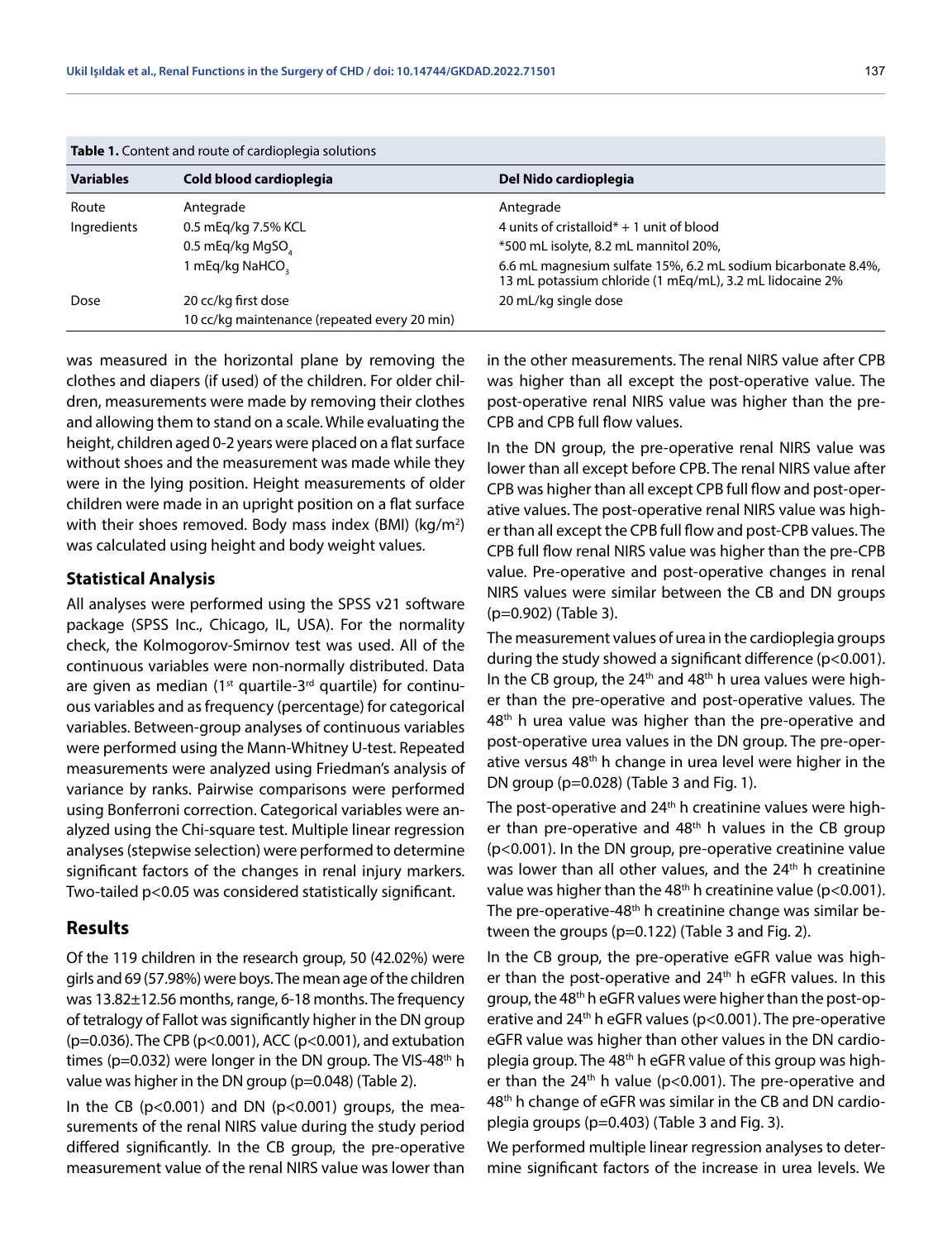

**Figure 1.** Urea levels according to the groups.









found that a longer duration of CBP (p=0.009) and lower age (p=0.014) were associated with a greater increase in urea levels. Other variables included in the model, sex (p=0.162), BMI (p=0.061), RACHS (p=0.783), cardioplegia solution type (p=0.396), and aortic cross-clamp (ACC) time (p=0.104) were found to be non-significant (Table 4).

We performed multiple linear regression analyses to determine significant factors of the increase in creatinine levels. We found that a longer duration of CBP (p=0.004) was associated with a greater increase in creatinine levels. Other variables included in the model, age (p=0.081), sex (p=0.475), BMI (p=0.262), RACHS (p=0.183), cardioplegia solution type (p=0.508), and ACC time (p=0.090) were found to be non-significant (Table 5).

We performed multiple linear regression analyses to determine significant factors of the decrease in eGFR. We found that lower age (p=0.044) was associated with a greater decrease in eGFR. Other variables included in the model, sex (p=0.660), BMI (p=0.439), RACHS (p=0.353), cardioplegia solution type (p=0.300), duration of CBP (p=0.107), and ACC time (p=0.188) were found to be non-significant (Table 6).

#### **Discussion**

Inadequate myocardial protection can cause myocardial stunning, cell apoptosis, and infarction. Although the search for an ideal cardioplegic solution has been ongoing since the beginning of cardiac surgery, there are no guidelines on the use of any specific solutions.<sup>[4]</sup> The DN cardioplegia solution seems to be very efficient both in terms of myocardial protection and cost. $[4]$  In this study, we evaluated the results of DN and blood cardioplegia in terms of clinical parameters and renal functions.

In newborns and infants, higher VIS after cardiothoracic surgery is one of the important factors evaluated in the process of congenital heart surgery in terms of prolonging ICU and hospital stay and negatively affecting clinical outcomes. [19] In cases where DN cardioplegia is used, less myocardial damage and lower coronary vascular resistance develop during reperfusion, and superior functional recovery occurs after cardioplegic arrest.[20] Therefore, it is expected that the ACC and CPB times will be shorter and the needed inotropic support will be less in patients undergoing DN cardioplegia. In the study of Işıldak et al.,<sup>[21]</sup> it was reported that DN cardioplegia provided shorter ACC and CPB times and lower post-operative VIS compared with blood cardioplegia in pediatric patients undergoing surgical repair for CHD. Rushel et al.[22] reported that DN cardioplegia was associated with reduced CPB and ACC times during tetralogy of Fallot repair. In another study comparing DN and blood cardioplegia in pediatric cardiac surgery, it was reported that VIS values at transfer to the ICU and at 24 h were lower in the DN group.  $[20]$  In a study by Charette et al., $[13]$  it was reported that the groups treated with single-dose DN cardioplegia and modi-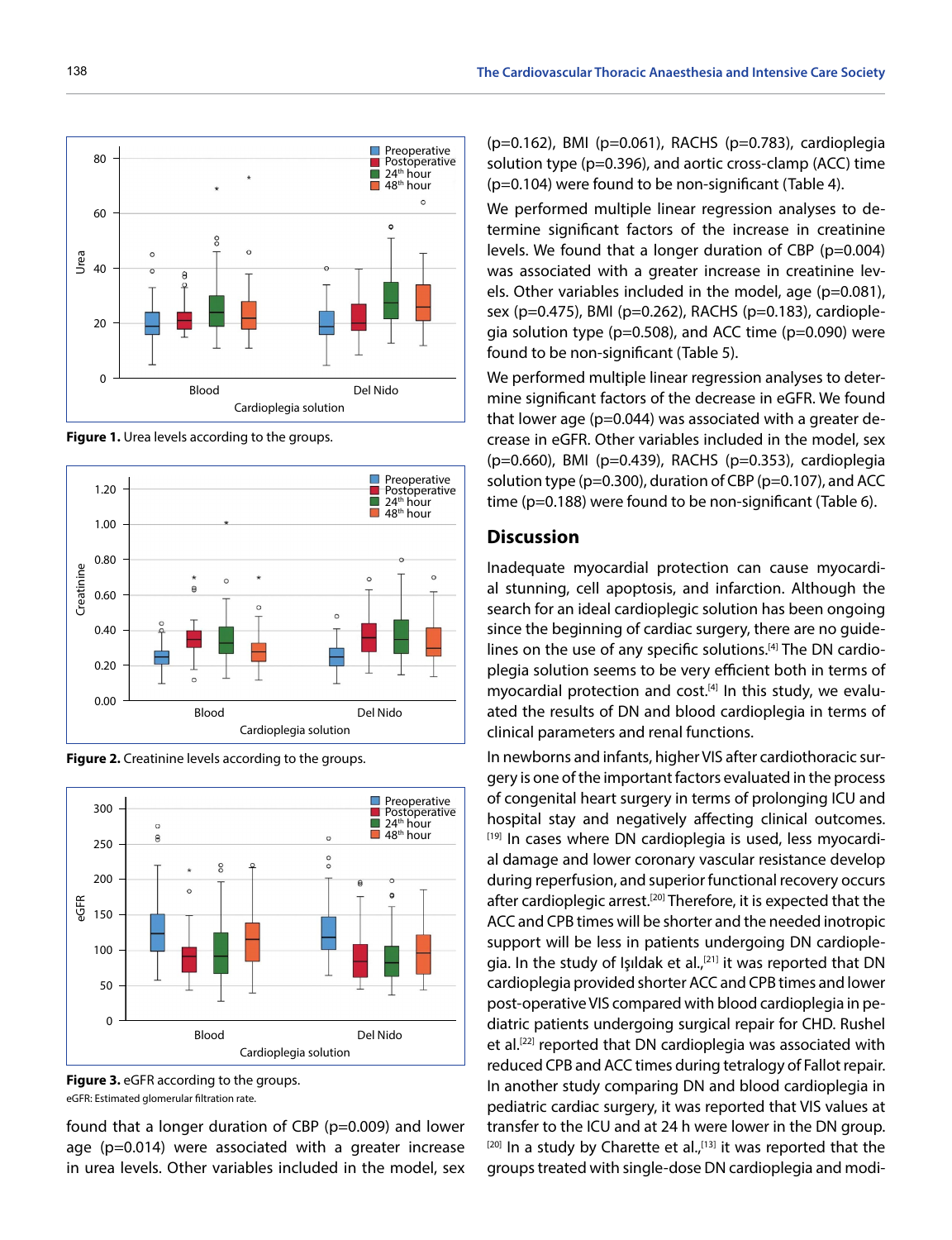| <b>Variables</b>                   | <b>Cardioplegia solution</b> |                     |                |                     | p       |
|------------------------------------|------------------------------|---------------------|----------------|---------------------|---------|
|                                    |                              | Cold blood (n=63)   |                | Del Nido (n=56)     |         |
|                                    | n                            | %                   | $\mathbf n$    | %                   |         |
| Age, months                        | 10                           | $6 - 18$            | 8              | $6 - 15.5$          | 0.575   |
| Sex                                |                              |                     |                |                     |         |
| Girl                               | 30                           | 47.62               | 20             | 35.71               | 0.260   |
| Boy                                | 33                           | 52.38               | 36             | 64.29               |         |
| Height, cm                         |                              | 70 (63-80)          |                | 69.5 (62.5-79.5)    | 0.717   |
| Weight, kg                         |                              | $7.8(5.6-11)$       |                | $7.9(6.2-9.4)$      | 0.955   |
| Body mass index, kg/m <sup>2</sup> |                              | 14.72 (13.53-16.48) |                | 15.55 (12.77-17.18) | 0.668   |
| Diagnosis                          |                              |                     |                |                     |         |
| Atrial septal defect               | 12                           | 19.05               | $\overline{4}$ | 7.14                | 0.103   |
| Ventricular septal defect          | 36                           | 57.14               | 23             | 41.07               | 0.117   |
| Atrioventricular septal defect     | 6                            | 9.52                | 11             | 19.64               | 0.189   |
| <b>Tetralogy of Fallot</b>         | 9                            | 14.29               | 18             | 32.14               | 0.036   |
| Pulmonary stenosis                 | 6                            | 9.52                | 7              | 12.50               | 0.822   |
| Others                             | 11                           | 17.46               | 6              | 10.71               | 0.431   |
| <b>RACHS</b>                       |                              |                     |                |                     |         |
| Category 1                         | 10                           | 15.87               | $\overline{4}$ | 7.14                | 0.234   |
| Category 2                         | 53                           | 84.13               | 52             | 92.86               |         |
| Duration of CPB, minutes           |                              | 75 (56-105)         |                | 122.5 (91-151.5)    | < 0.001 |
| Duration of ACC, minutes           |                              | 56 (34-75)          |                | 89.5 (67.5-115.5)   |         |
| Extubation time, hours             | $7.5(4-19)$                  |                     | $11(6-21)$     |                     | 0.032   |
| Length of stay in ICU, hours       | 48 (24-94)                   |                     | 72 (45-96)     |                     | 0.161   |
| Vasoactive-inotropic score         |                              |                     |                |                     |         |
| Initial                            |                              | $8(7-11)$           |                | $8(7-11)$           | 0.724   |
| 24 <sup>th</sup> h                 |                              | $6(0-8)$            |                | $6.5(5-8)$          | 0.126   |
| 48 <sup>th</sup> h                 |                              | $0(0-5)$            |                | $5(0-6.5)$          | 0.048   |
| Length of stay in hospital, days   |                              | $6(4-8)$            |                | $7(5-9)$            | 0.308   |
| Mortality                          | 0                            | 0.00                | 0              | 0.00                | N/A     |

#### **Table 2.** Summary of patients' characteristics according to the groups

Data are given as median (1<sup>st</sup> quartile-3<sup>rd</sup> quartile) for continuous variables according to the normality of distribution and as frequency (percentage) for categorical variables. RACHS: Risk Adjustment for Congenital Heart Surgery; CPB: Cardiopulmonary bypass; ACC: Aortic cross-clamp.

fied adult multiple-dose cardioplegia solutions were similar in terms of CPB and ACC duration. In a study that compared conventional blood cardioplegia and DN cardioplegia in pediatric cardiac surgery, it was reported that CPB and ACC durations were similar in the two groups.

It has been reported that the VIS values at the time of transfer to the ICU and at the  $24<sup>th</sup>$  h are lower in the DN group. [20] In another study comparing conventional blood cardioplegia and DN cardioplegia in congenital heart surgery, it was reported that the groups were similar in terms of CPB and ACC durations and inotropic scores.<sup>[15]</sup> In the present study, the DN cardioplegia group had longer ACC and CPB times and higher VIS-48<sup>th</sup> h values than the blood cardioplegia group. However, the results of the DN cardioplegia group were similar to the CB cardioplegia group in terms of VIS-initial and VIS-24<sup>th</sup> h values. The results we found for

the DN group are quite different from those of other studies. The fact that the frequency of children with tetralogy of Fallot was significantly higher in the DN cardioplegia group may be among the reasons for this difference. However, possible differences in diagnosis, age, and practice of treating physicians of patients included between the studies may have affected the results.

In this study, no difference was found between the CB and DN cardioplegia groups in terms of ICU LOS, hospital LOS, and mortality distribution. The extubation time was longer in children treated with DN cardioplegia solution. In a study comparing DN and blood cardioplegia in children undergoing pediatric heart surgery, it was reported that the extubation time was longer in the DN cardioplegia group, and the groups were similar in terms of ICU and hospital LOS, similar to our results. In the same study, it was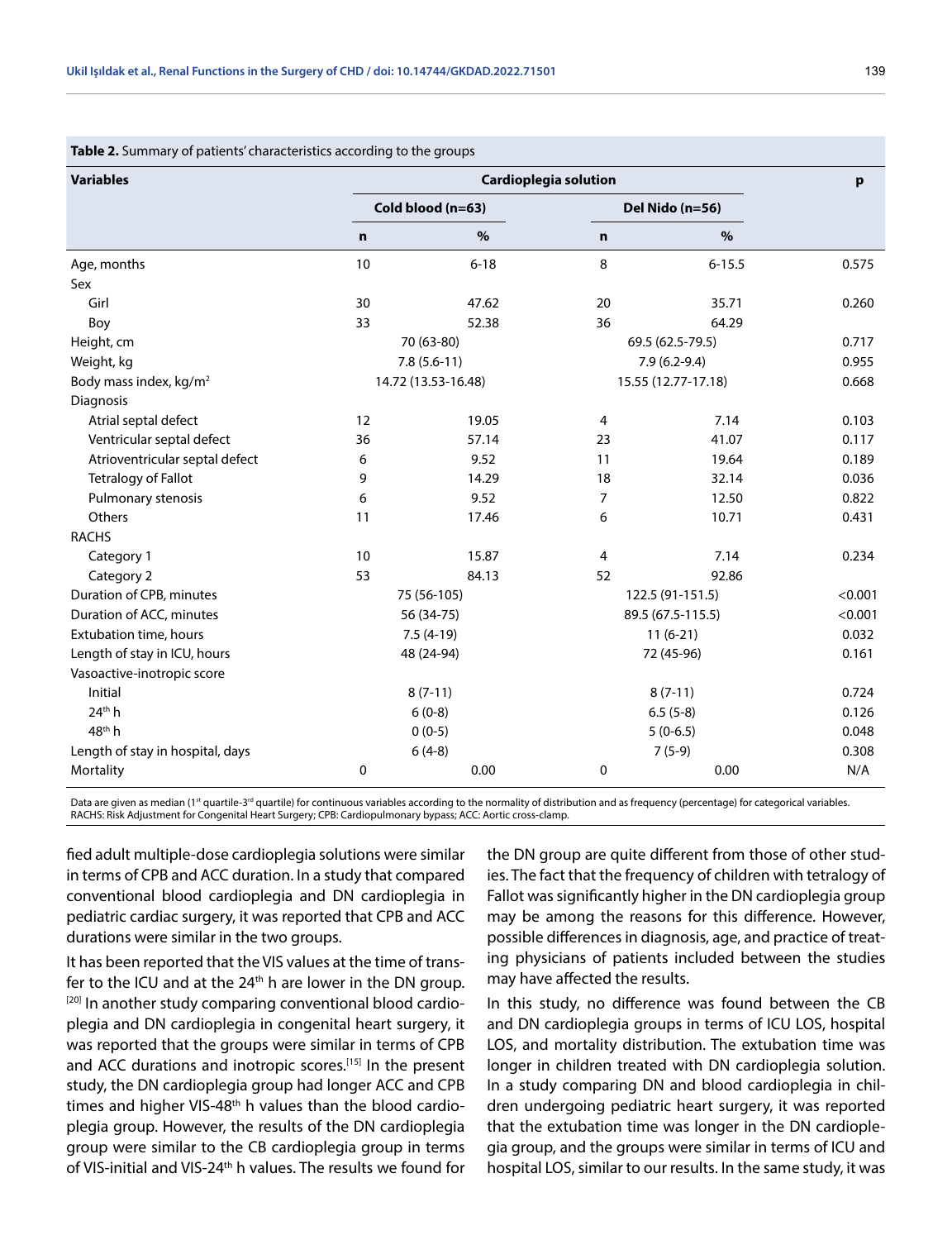| <b>Variables</b>              | <b>Cardioplegia solution</b> |                                    |                 |                                     |       |
|-------------------------------|------------------------------|------------------------------------|-----------------|-------------------------------------|-------|
|                               | Cold blood (n=63)            |                                    | Del Nido (n=56) |                                     |       |
|                               | $\mathbf n$                  | %                                  | n               | %                                   |       |
| <b>Renal NIRS</b>             |                              |                                    |                 |                                     |       |
| Pre-operative                 | 78                           | 74-84 <sup>a</sup>                 | 79              | 75-81 <sup>a</sup>                  | 0.977 |
| After induction of anesthesia | 85                           | 80-90bc                            | 83              | 80-89bc                             | 0.431 |
| <b>Before CPB</b>             | 84                           | 80-90 <sup>b</sup>                 | 82              | 78.5-87ab                           | 0.057 |
| CPB, full flow                | 85                           | 80-89b                             | 86              | 83-90.5cd                           | 0.175 |
| CPB, 34 degree                | 88                           | 84-90bc                            | 84              | 79-89bc                             | 0.010 |
| After CPB                     | 92                           | $86 - 95$ <sup>d</sup>             | 88.5            | 84-91.5 <sup>d</sup>                | 0.022 |
| Post-operative                | 89                           | 83-93 <sup>cd</sup>                | 88              | 82.5-93.5 <sup>d</sup>              | 0.718 |
| p (within groups)             |                              | < 0.001                            |                 | < 0.001                             |       |
| Urea                          |                              |                                    |                 |                                     |       |
| Pre-operative                 | 19                           | $16 - 24$ <sup>a</sup>             | 18.8            | 16-24.44 <sup>a</sup>               | 0.759 |
| Post-operative                | 21.1                         | $18 - 24$ <sup>a</sup>             | 20.1            | $17.5 - 27$ <sup>a</sup>            | 0.831 |
| 24th h                        | 24                           | 19-30 <sup>b</sup>                 | 27.5            | 21.77-35 <sup>b</sup>               | 0.038 |
| 48 <sup>th</sup> h            | 22                           | $18 - 28^{ab}$                     | 26              | $21 - 34b$                          | 0.016 |
| p (within groups)             |                              | < 0.001                            |                 | < 0.001                             |       |
| Creatinine                    |                              |                                    |                 |                                     |       |
| Pre-operative                 |                              | $0.25(0.21-0.29)$ <sup>a</sup>     |                 | $0.25(0.20-0.30)$ <sup>a</sup>      | 0.968 |
| Post-operative                |                              | $0.35(0.30-0.40)^{b}$              |                 | $0.36$ (0.28-0.44) <sup>bc</sup>    | 0.556 |
| 24 <sup>th</sup> h            |                              | $0.33(0.27-0.42)^{b}$              |                 | $0.35(0.27 - 0.46)^c$               | 0.364 |
| 48 <sup>th</sup> h            |                              | $0.28(0.22 - 0.34)$ <sup>a</sup>   |                 | $0.30(0.26 - 0.42)^{b}$             | 0.090 |
| p (within groups)             |                              | < 0.001                            |                 | < 0.001                             |       |
| eGFR                          |                              |                                    |                 |                                     |       |
| Pre-operative                 |                              | 123.90 (97.18-151.43) <sup>a</sup> |                 | 118.55 (101.09-147.37) <sup>a</sup> | 0.639 |
| Post-operative                |                              | 91.78 (68.83-105.25) <sup>b</sup>  |                 | 84.51 (62.45-108.83)bc              | 0.280 |
| 24 <sup>th</sup> h            |                              | 92.04 (67.38-125.87) <sup>b</sup>  |                 | 82.60 (63.85-106.00) <sup>c</sup>   | 0.140 |
| 48 <sup>th</sup> h            |                              | 115.64 (83.93-140.13) <sup>a</sup> |                 | 96.34 (66.67-122.15) <sup>b</sup>   | 0.038 |
| p (within groups)             |                              | < 0.001                            |                 | < 0.001                             |       |
| Urine output, mL              |                              |                                    |                 |                                     |       |
| Intraoperative                |                              | 340 (205-500)                      |                 | 365 (212.5-540)                     | 0.678 |
| $1st$ day                     |                              | 800 (600-1000)                     |                 | 727 (517.5-861)                     | 0.145 |
| $2nd$ day                     |                              | 715 (600-895)                      |                 | 700 (500-827.5)                     | 0.212 |
| Urine output, mL/kg/hr        |                              |                                    |                 |                                     |       |
| $1st$ day                     |                              | 4.13 (3.30-5.12)                   |                 | 3.68 (2.90-5.06)                    | 0.316 |
| $2nd$ day                     |                              | 3.91 (2.92-4.94)                   |                 | 3.68 (2.75-4.5)                     | 0.297 |
| Fluid balance                 |                              |                                    |                 |                                     |       |
| $1st$ day                     |                              | $0(-150-50)$                       |                 | $27 (-86-100)$                      | 0.192 |
| $2nd$ day                     |                              | $20 (-100-60)$                     |                 | $50 (-25-100)$                      | 0.080 |

**Table 3.** Summary of patients' measurements according to the groups

Data are given as median (1<sup>st</sup> quartile-3<sup>rd</sup> quartile) for continuous variables according to the normality of distribution and as frequency (percentage) for categorical variables. Same letters denote the lack of statistically significant difference between repeated measurements. NIRS: Near-infrared spectroscopy; CPB: Cardiopulmonary bypass; eGFR: Estimated glomerular filtration rate.

reported that no mortality was observed.<sup>[21]</sup> Similarly, in a study conducted with adult patients, it was reported that the duration of intubation was significantly longer in the DN group, but the blood and DN cardioplegia groups were similar in terms of ICU and hospital LOS.<sup>[23]</sup> Panigrahi et al.<sup>[20]</sup> reported that mechanical ventilation, and ICU and hospital LOS were similar in the conventional blood and DN cardioplegia groups in pediatric cardiac surgery. Pourmoghadam et al.<sup>[15]</sup> reported that the hospital LOS and mortality rates were similar between groups that underwent DN and blood cardioplegia in pediatric cardiac surgery. According to our results, although the DN cardioplegia solution was found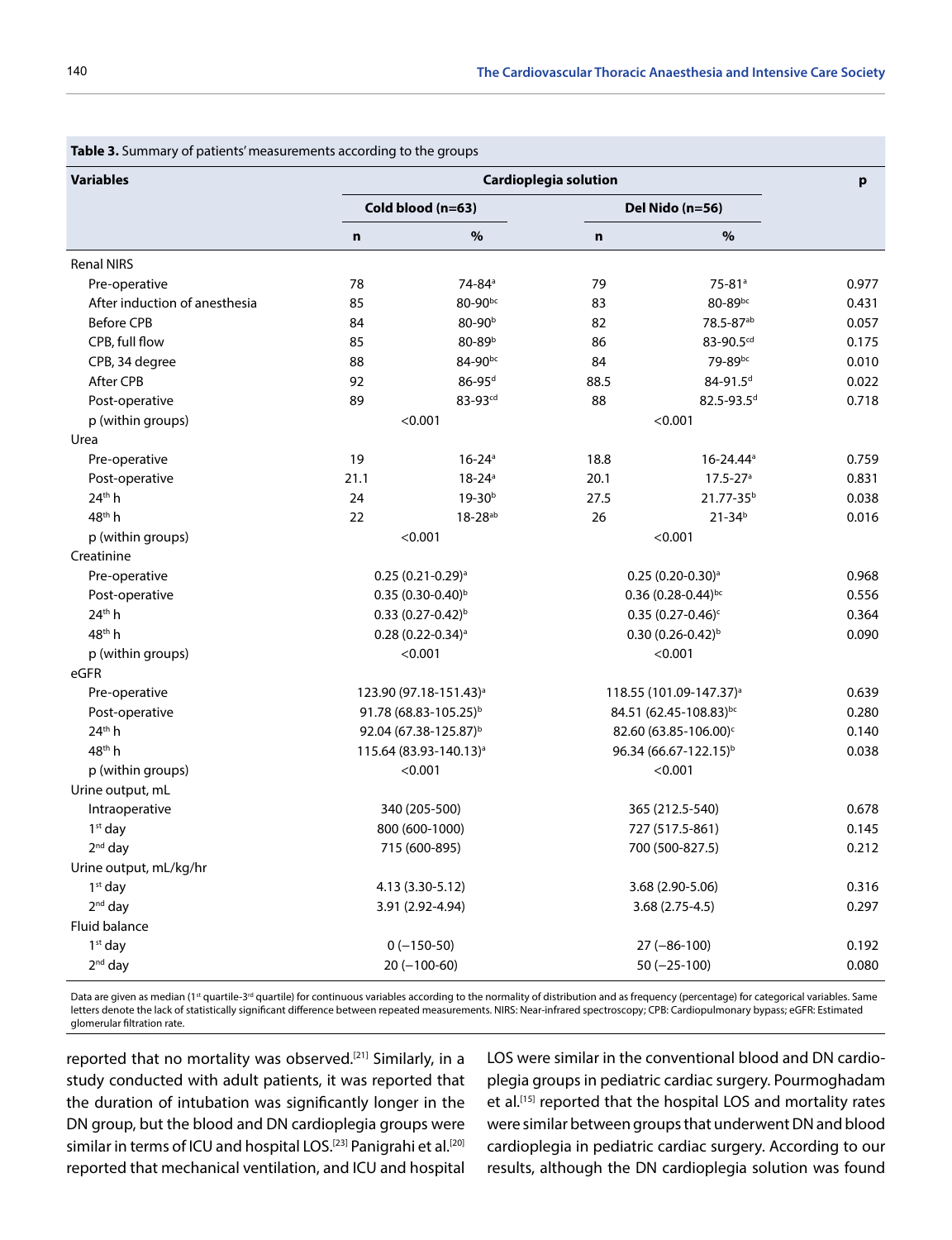| <b>TWEER</b> TO POSITION IN THE COLOR IN THE CASE IN MICH TO POSITION TO A CONSTITUTION TO A POST OF THE MICH TO A POST OF THE MICH TO A POST OF THE MICH TO A POST OF THE MICH TO A POST OF THE MICH TO A POST OF THE MICH TO A PO |                        |                          |                      |       |                                          |          |  |
|-------------------------------------------------------------------------------------------------------------------------------------------------------------------------------------------------------------------------------------|------------------------|--------------------------|----------------------|-------|------------------------------------------|----------|--|
| <b>Variables</b>                                                                                                                                                                                                                    | Unstandardized $\beta$ | <b>Standard</b><br>error | Standardized $\beta$ | p     | 95.0% confidence<br>interval for $\beta$ |          |  |
| (Constant)                                                                                                                                                                                                                          | 2.876                  | 2.605                    |                      | 0.272 | $-2.283$                                 | 8.036    |  |
| <b>CPB</b>                                                                                                                                                                                                                          | 0.053                  | 0.020                    | 0.235                | 0.009 | 0.014                                    | 0.093    |  |
| Age                                                                                                                                                                                                                                 | $-0.195$               | 0.078                    | $-0.220$             | 0.014 | $-0.349$                                 | $-0.041$ |  |

**Table 4.** Significant factors of the increase in urea levels, multiple linear regression analysis

Dependent variable: Increase in urea levels (pre-operative vs. 48<sup>th</sup> h), R<sup>2</sup>=0.111, F=7.258, p=0.001. CPB: Cardiopulmonary bypass.

| <b>Table 5.</b> Significant factors of the increase in creatinine levels, multiple linear regression analysis |                        |                          |                      |       |                                          |       |  |
|---------------------------------------------------------------------------------------------------------------|------------------------|--------------------------|----------------------|-------|------------------------------------------|-------|--|
| <b>Variables</b>                                                                                              | Unstandardized $\beta$ | <b>Standard</b><br>error | Standardized $\beta$ |       | 95.0% confidence<br>interval for $\beta$ |       |  |
| (Constant)                                                                                                    | $-0.006$               | 0.026                    |                      | 0.812 | $-0.057$                                 | 0.045 |  |
| <b>CPB</b>                                                                                                    | 0.001                  | 0.000                    | 0.263                | 0.004 | 0.000                                    | 0.001 |  |
|                                                                                                               |                        |                          |                      |       |                                          |       |  |

Dependent variable: Increase in creatinine levels (pre-operative vs. 48<sup>th</sup> h), R<sup>2</sup>=0.069, F=8.687, p=0.004. CPB: Cardiopulmonary bypass.

| Table 6. Significant factors of the decrease in eGFR, multiple linear regression analysis |                        |                          |                |         |                                          |          |  |
|-------------------------------------------------------------------------------------------|------------------------|--------------------------|----------------|---------|------------------------------------------|----------|--|
| <b>Variables</b>                                                                          | Unstandardized $\beta$ | <b>Standard</b><br>error | Standardized β | D       | 95.0% confidence<br>interval for $\beta$ |          |  |
| (Constant)                                                                                | 28.838                 | 5.594                    |                | < 0.001 | 17.759                                   | 39.916   |  |
| Age                                                                                       | $-0.611$               | 0.300                    | $-0.185$       | 0.044   | $-1.205$                                 | $-0.016$ |  |

Dependent variable: Decrease in eGFR (pre-operative vs. 48ʰ h), R²=0.034, F=4.141, p=0.044. eGFR: Estimated glomerular filtration rate.

to be associated with longer myocardial ischemic times, it did not seem to cause an increase in ICU and hospital LOS and mortality values. It may be said that DN cardioplegia can be used as safely as blood cardioplegia in CHD surgery. Early detection of post-surgical acute kidney injury (AKI) can reduce morbidity and mortality from AKI with appropriate intervention. Furthermore, surgical success can be increased by administering treatment for the underlying condition causing AKI. Serum creatinine and urea levels are the most commonly used parameters for diagnosing AKI.[24] However, due to the delayed rise of these parameters, there is a need to investigate different parameters that may predict AKI in the early period. Monitoring of NIRS allows real-time monitoring of tissue saturation non-invasively. Renal NIRS has been shown to be significant in predicting the development of AKI after pediatric cardiac surgery in the early post-operative period.<sup>[25]</sup> In studies evaluating the effects of the DN cardioplegia solution and blood cardioplegia on renal functions in adults, it was reported that no difference was found between the groups in terms of acute renal failure.  $[26-29]$  In the present study, we evaluated the renal function outcomes of DN and CB cardioplegia in children who underwent open-heart surgery for CHDs. In the present study, the changes in renal NIRS, creatinine, and eGFR were similar in the pre-operative and post-operative  $48<sup>th</sup>$  h groups in the DN and CB cardioplegia groups. The increase in urea during surgery was higher in children who received DN cardioplegia. However, the type of cardioplegia solution used was not one of the independent determinants of the increase in urea. The increase in CPB duration was an independent predictor of the increase in urea and creatinine. Younger age was a determinant of an increase in urea and a decrease in eGFR, independent of other factors. The use of DN cardioplegia in pediatric cardiac surgery is safe in terms of renal functions including urea, renal NIRS, creatinine, and eGFR changes. No other study could be found in the literature on the effect of DN and CB cardioplegia on renal functions in children who underwent open-heart surgery due to CHDs.

#### **Limitations**

This study has several limitations. One is that the study was conducted in a single center with a limited number of patients. This prevents the generalizability of the results to the population. Another limitation was that patients with higher RACHS scores were not included in the study. Therefore, our results cannot be generalized to higher-risk pediatric age groups. The heterogeneous nature of the patients in our study group with a wide range of CHD diagnoses is another limitation that limits the comparability of the groups.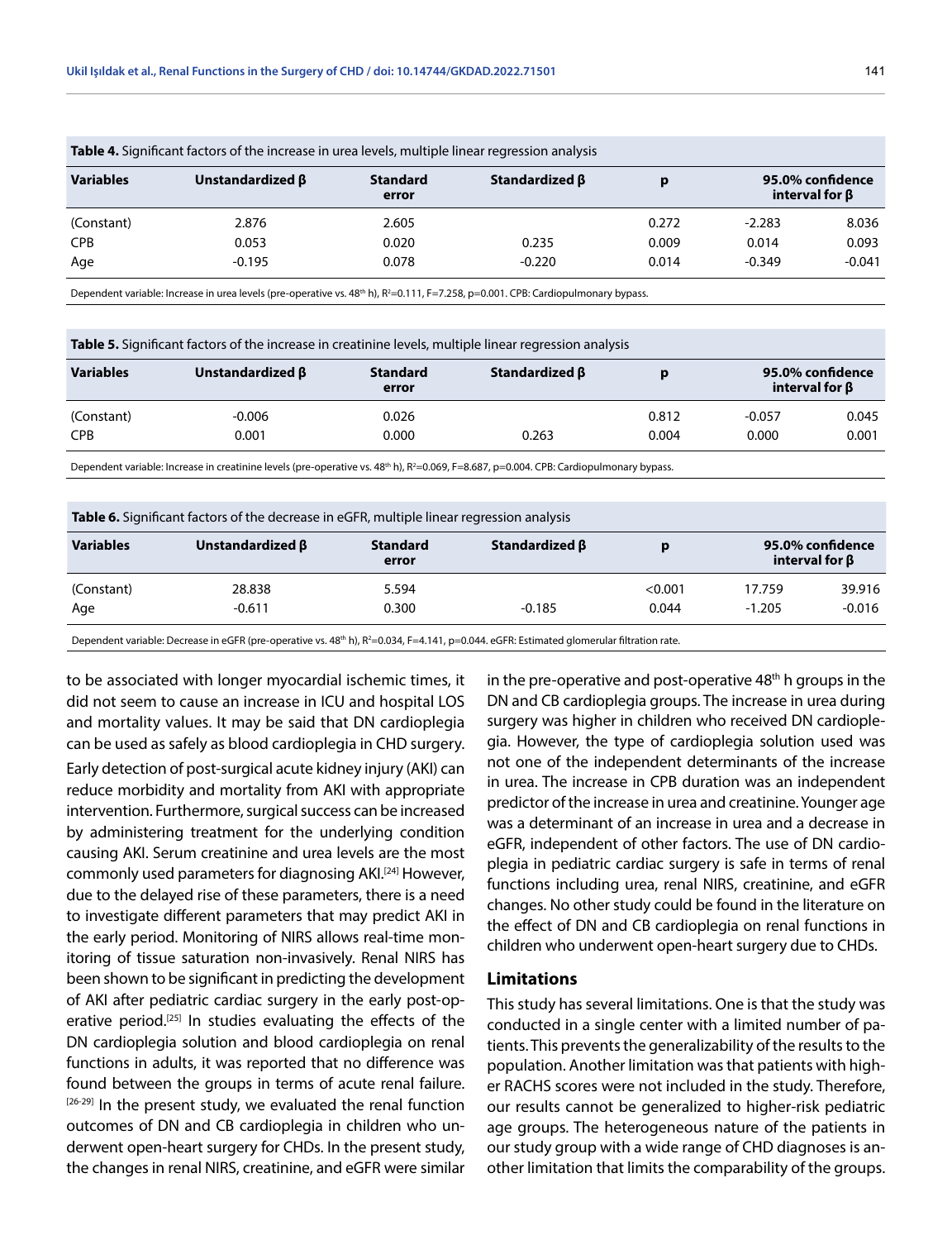Despite these, our study is remarkable in that it is the first to share detailed results about renal functions of DN and CB cardioplegia in children undergoing surgery for CHDs.

## **Conclusion**

DN cardioplegia provides effective cardioplegic arrest required for congenital heart surgery in the pediatric age group. It can be said that DN cardioplegia is as safe as blood cardioplegia in pediatric congenital heart surgery in terms of ICU and hospital LOS, mortality, VIS-initial and VIS-24<sup>th</sup> h values, and pre-post-operative change of renal NIRS, creatinine, eGFR, urea values, and pre- and post-operative change in renal NIRS, creatinine, eGFR, and urea values. Although CPB, ACC, and extubation times are longer in recipients of DN cardioplegia, it seems that this effect does not lead to an adverse outcome in terms of renal functions and other clinical parameters. It would be beneficial to conduct more comprehensive, randomized controlled and multicenter studies to detect differences in clinical outcomes related to DN cardioplegia and blood cardioplegia.

#### **Disclosures**

**Ethics Committee Approval:** The study was approved by The Kartal Kosuyolu High Speciality Training and Research Hospital Clinical Research Ethics Committee (Date: 08/12/2020, No: 2020/13/393).

**Informed Consent:** Written informed consent was obtained from all patients.

**Peer-review:** Externally peer-reviewed.

**Conflict of Interest:** None declared.

**Financial Disclosure:** The authors declared that this study has received no financial support.

**Authorship Contributions:** Concept – F.U.I., Y.Y.; Design – Y.Y., S.A.; Supervision – S.A., A.A.Y.; Fundings – A.A.Y., Y.Y.; Materials – F.U.I.; Data collection &/or processing – Y.Y., F.U.I.; Analysis and/or interpretation – S.A., A.A.Y.; Literature search – F.U.I., A.A.Y.; Writing – F.U.I., S.A.; Critical review – S.A., A.A.Y.

**Etik Kurul Onayı:** Çalışma Kartal Koşuyolu Yüksek İhtisas Eğitim ve Araştırma Hastanesi Klinik Araştırmalar Etik Kurulu tarafından onaylandı (Tarih: 08/12/2020, Numara: 2020/13/393).

**Hasta Onamı:** Hastalardan yazılı onam alınmıştır.

**Hakem değerlendirmesi:** Dışarıdan hakemli.

**Çıkar Çatışması:** Çıkar çatışması bulunmamaktadır.

**Finansal Destek:** Yazarlar bu çalışmanın herhangi bir finansal destek almadığını beyan etmişlerdir.

**Yazarlık Katkıları:** Fikir – F.U.I., Y.Y.; Tasarım – Y.Y., S.A.; Denetmeler – S.A., A.A.Y.; Kaynaklar – A.A.Y., Y.Y.; Malzemeler – F.U.I.; Veri Toplanması ve/veya İşlemesi – Y.Y., F.U.I.; Analiz ve/veya Yorum – S.A., A.A.Y.; Literatür Taraması – F.U.I., A.A.Y.; Yazıyı Yazan – F.U.I., S.A.; Eleştirel İnceleme – S.A., A.A.Y.

#### **References**

- 1. Wu W, He J, Shao X. Incidence and mortality trend of congenital heart disease at the global, regional, and national level, 1990- 2017. Medicine (Baltimore) 2020;99:e20593.
- 2. Matte GS, del Nido PJ. History and use of del Nido cardioplegia solution at Boston Children's Hospital. J Extra Corpor Technol 2012;44:98–103.
- 3. Caneo LF, Matte GS, R Turquetto AL, Pegollo LMC, Amato Miglioli MC, T de Souza G, et al. Initial experience with del nido cardioplegia solution at a pediatric and congenital cardiac surgery program in Brazil. Perfusion 2021:2676591211020471.
- 4. Sanetra K, Pawlak I, Cisowski M. Del Nido cardioplegia what is the current evidence? Kardiochir Torakochirurgia Pol 2018;15:114–8.
- 5. Ad N, Holmes SD, Massimiano PS, Rongione AJ, Fornaresio LM, Fitzgerald D. The use of del Nido cardioplegia in adult cardiac surgery: A prospective randomized trial. J Thorac Cardiovasc Surg 2018;155:1011–8.
- 6. Yerebakan H, Sorabella RA, Najjar M, Castillero E, Mongero L, Beck J, et al. Del Nido Cardioplegia can be safely administered in highrisk coronary artery bypass grafting surgery after acute myocardial infarction: A propensity matched comparison. J Cardiothorac Surg 2014;9:141.
- 7. Timek T, Willekes C, Hulme O, Himelhoch B, Nadeau D, Borgman A, et al. Propensity matched analysis of del nido cardioplegia in adult coronary artery bypass grafting: Initial experience with 100 consecutive patients. Ann Thorac Surg 2016;101:2237–41.
- 8. Smigla G, Jaquiss R, Walczak R, Bonadonna D, Kaemmer D, Schwimer C, et al. Assessing the safety of del Nido cardioplegia solution in adult congenital cases. Perfusion 2014;29:554–8.
- 9. Ota T, Yerebakan H, Neely RC, Mongero L, George I, Takayama H, et al. Short-term outcomes in adult cardiac surgery in the use of del Nido cardioplegia solution. Perfusion 2016;31:27–33.
- 10. Mick SL, Robich MP, Houghtaling PL, Gillinov AM, Soltesz EG, Johnston DR, et al. del Nido versus Buckberg cardioplegia in adult isolated valve surgery. J Thorac Cardiovasc Surg 2015;149:626–36.
- 11. Guajardo Salinas GE, Nutt R, Rodriguez-Araujo G. Del Nido cardioplegia in low risk adults undergoing first time coronary artery bypass surgery. Perfusion 2017;32:68–73.
- 12. Sorabella RA, Akashi H, Yerebakan H, Najjar M, Mannan A, Williams MR, et al. Myocardial protection using del nido cardioplegia solution in adult reoperative aortic valve surgery. J Card Surg 2014;29:445–9.
- 13. Charette K, Gerrah R, Quaegebeur J, Chen J, Riley D, Mongero L, et al. Single dose myocardial protection technique utilizing del Nido cardioplegia solution during congenital heart surgery procedures. Perfusion 2012;27:98–103.
- 14. Kotani Y, Tweddell J, Gruber P, Pizarro C, Austin EH 3rd, Woods RK, et al. Current cardioplegia practice in pediatric cardiac surgery: A North American multiinstitutional survey. Ann Thorac Surg 2013;96:923–9.